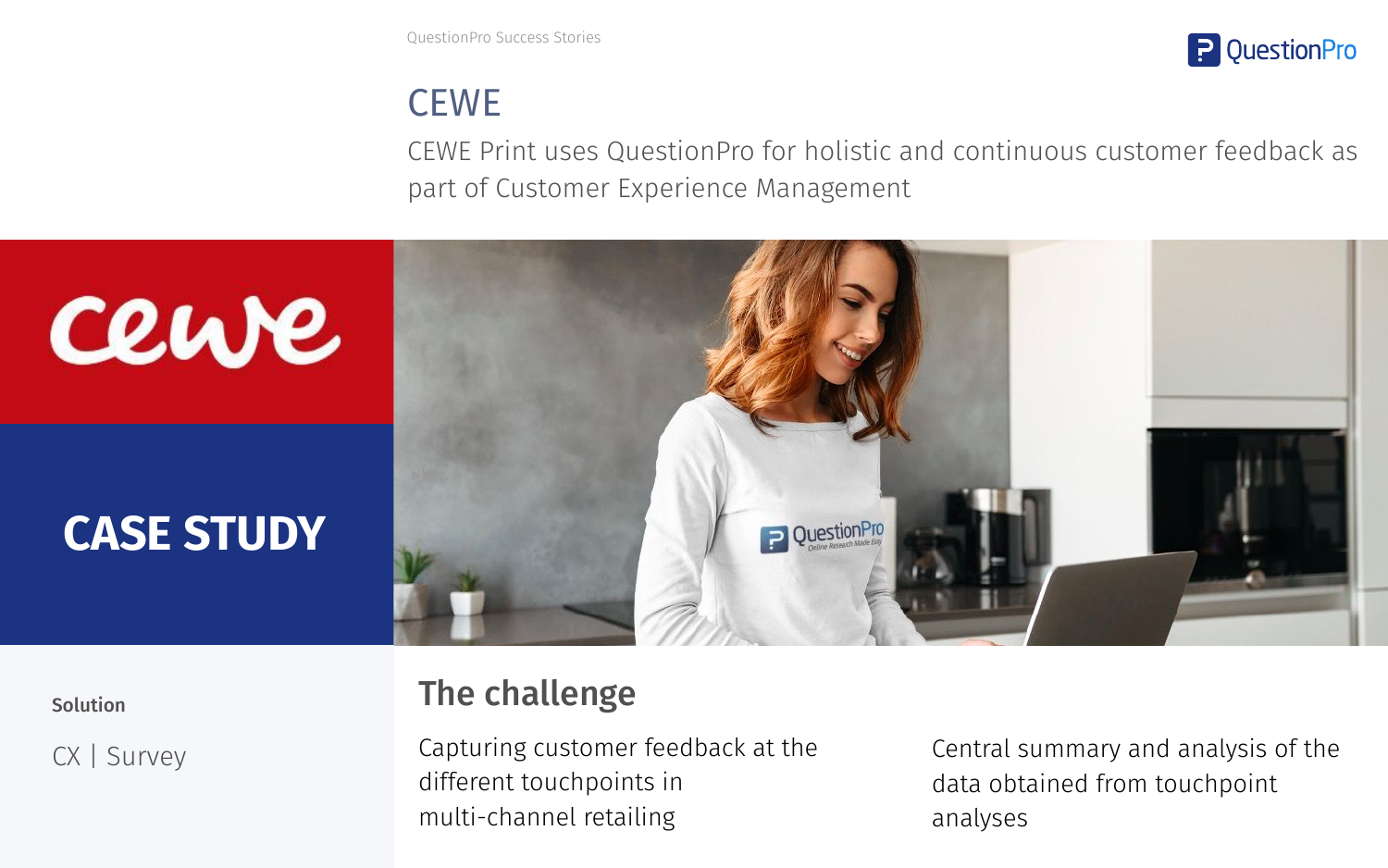

#### CEWE - BEST IN PRINT

- Founded in 1961
- More than 4000 employees
- More than 650 million turnover in the 2019 financial year



[www.cewe.de](http://www.cewe.de)

#### About CEWE

CEWE is Europe's leading provider of photofinishing services and also operates very successfully in the business field of commercial online printing. Here, the Oldenburg-based company offers sustainably produced print products such as flyers, business cards, brochures or posters. In production, CEWE, which has been FSC® certified since 2013, relies on the use of high-quality, environmentally friendly and resource-conserving materials as well as the most modern, best available technologies. For more than half a century, CEWE has been setting trends in the photofinishing segment with convincing products such as photo books, photo prints, wall pictures, calendars and photo gifts.

### Holistic and continuous customer feedback

At CEWE, the focus is on the customer with his needs, wishes and justified demands in terms of quality and sustainability. For the company, it is therefore of enormous importance to collect and analyse customer feedback and feedback on customer experiences regarding all products and service in a holistic, continuous and structured manner. CEWE uses the QuestionPro market research and customer experience management platform for this purpose. The QuestionPro market research platform is primarily used in the company's own market research, but also in other areas such as product marketing and the R&D department.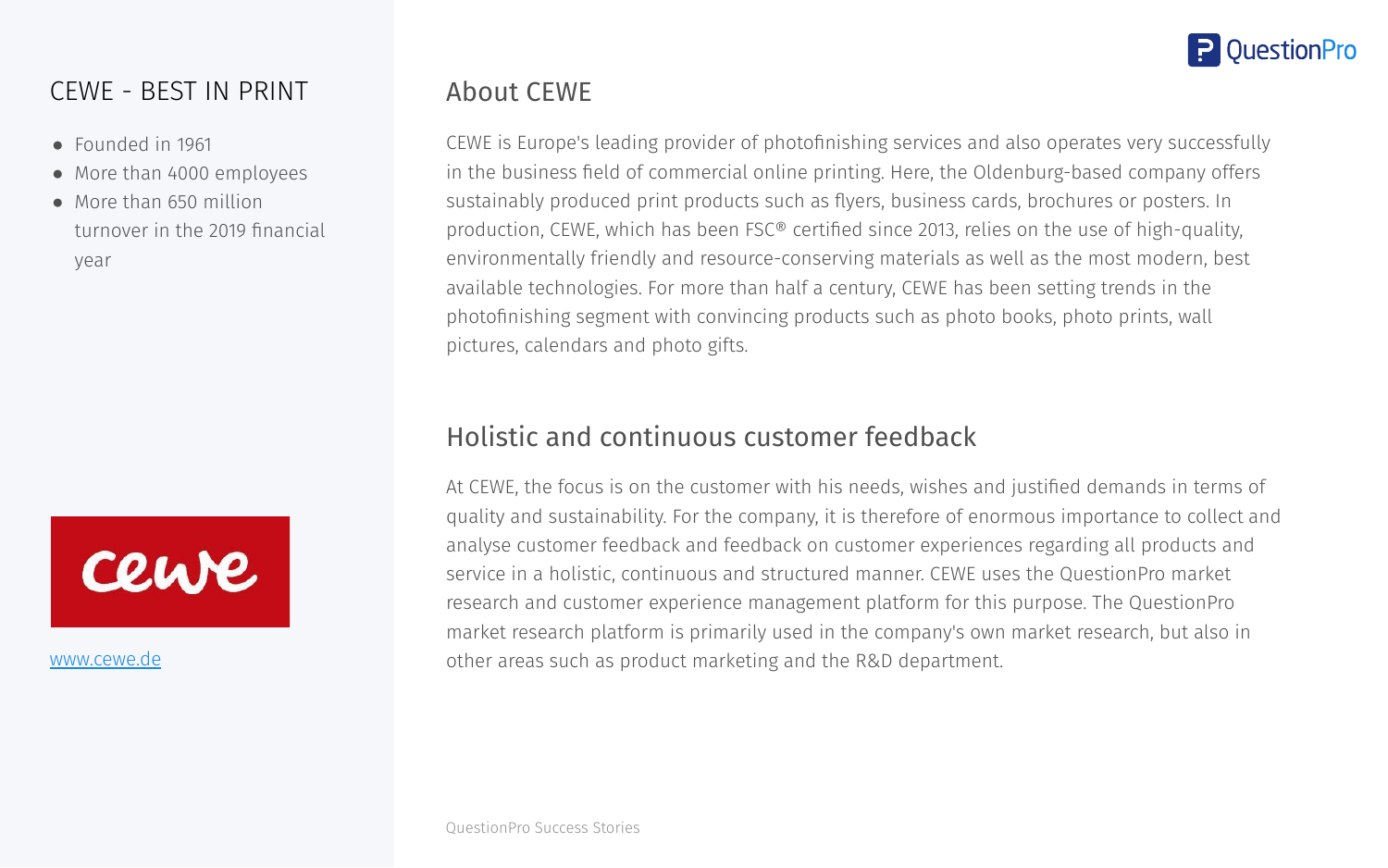

#### Feedback after the order

In order to record customer feedback, CEWE sends survey invitations to customers by e-mail, exclusively in relation to a previous order and in terms of content exclusively in relation to the ordered product and the corresponding product category. Feedback is provided either directly from the e-mail sent out or by means of an online questionnaire. CEWE deliberately refrains from including advertising elements in the survey invitation. The focus here is clearly on customer feedback; the high response rate to surveys confirms that the company's managers have adopted this approach.

## Analysis and reporting

CEWE uses the real-time analysis dashboard integrated in QuestionPro for the initial feedback evaluation; a PowerPoint file is exported from the system to present the results. The company's own data warehouse is also connected via an API interface. This enables those responsible at CEWE to combine and evaluate the feedback data obtained with other company data.

## That is why CEWE uses QuestionPro

CEWE opted for QuestionPro primarily because the data is hosted on European servers and therefore complies with European data protection guidelines. Ulrich Steinkamp, Market Research and Customer Experience Manager at CEWE, particularly praises the customer service via live chat as well as the high level of consultation for the introduction of the system. Technologically, QuestionPro met all the requirements of an enterprise feedback management system for holistic and continuous customer feedback.

QuestionPro Success Stories